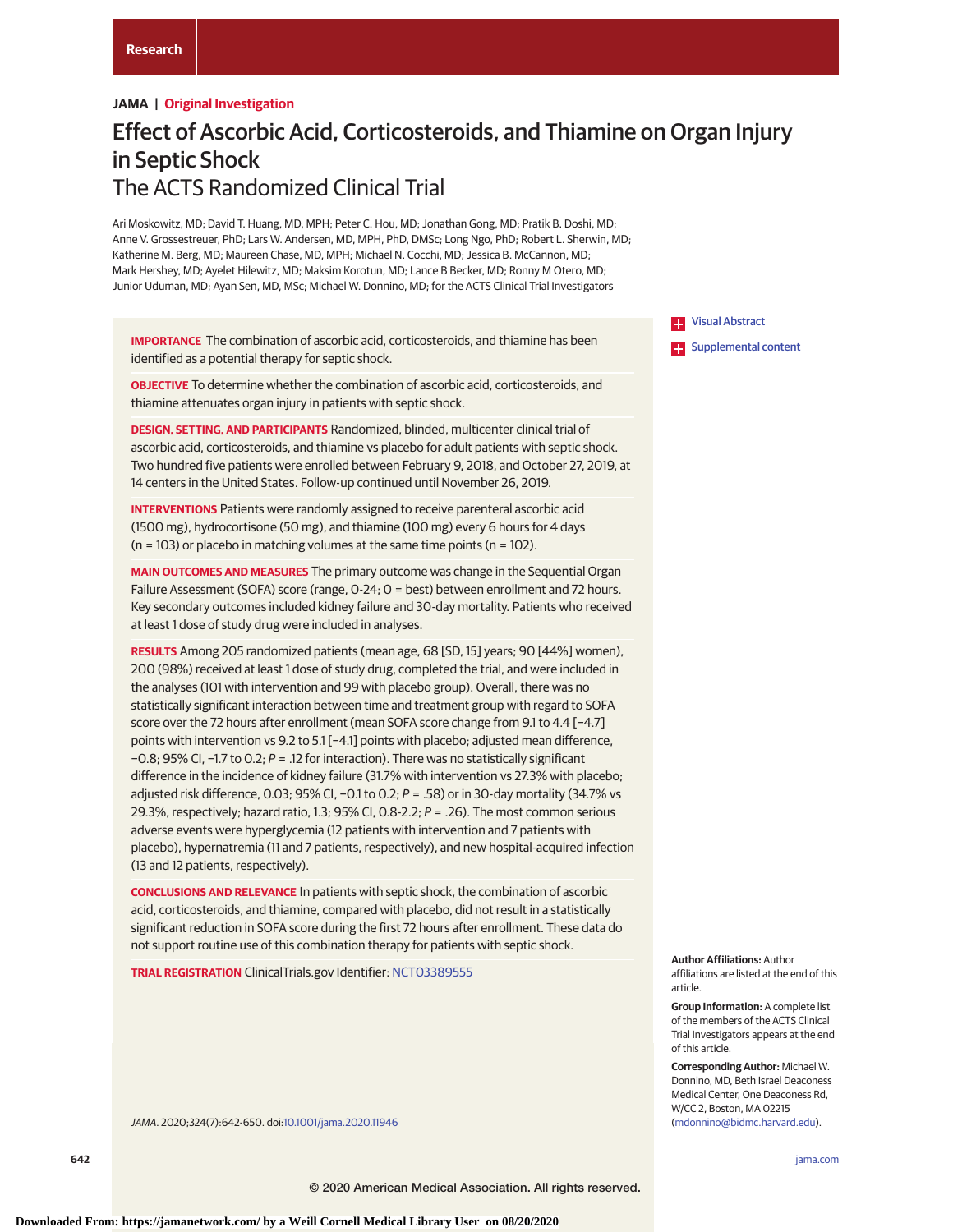epsis is a common and frequently fatal condition, with recent estimates suggesting that nearly 20% of all deaths are sepsis related.<sup>1</sup> Although one modeling study estimated that overall sepsismortality improved between 1990 and 2017, sepsis survivors often experience residual organ injury.2 To date, therapies for sepsis management remain early antimicrobials, effective treatment of the infection source, and supportive care.

Ascorbic acid and thiamine deficiencies have been described in people with sepsis and are thought to result from a combination of reduced intake and increased metabolic demands.3-5 While ascorbic acid and thiamine supplementation during sepsis have been studied for decades, interest in these therapies has recently increased.<sup>6-10</sup> Evidence regarding prescription of corticosteroids in septic shock is conflicting.<sup>11,12</sup> Basic laboratory and uncontrolled clinical studies suggested that combining corticosteroids with ascorbic acid may have a synergistic effect, <sup>8,13</sup> and one observational study found an association of ascorbic acid, corticosteroids, and thiamine coadministration with improved outcomes for people with sepsis.<sup>8,13</sup> Recent randomized trials of ascorbic acid alone or in combination with corticosteroids and thiamine have had varied design and inconsistent results. Therefore, additional investigation is needed.<sup>9,14</sup> Ascorbic acid has also been proposed as an adjunctive therapy for respiratory failure related to coronavirus disease 2019 (COVID-19).<sup>15</sup>

The Ascorbic Acid, Corticosteroids, and Thiamine in Septic Shock (ACTS) trial tested the hypothesis that the combination of ascorbic acid, corticosteroids, and thiamine, compared with placebo, would reduce the Sequential Organ Failure Assessment (SOFA) score from enrollment to 72 hours after enrollment in patients with septic shock.

# Methods

## Study Oversight

The trial protocol was approved by the institutional review boards at each participating medical center. Enrollment began February 9, 2018, and participant follow-up continued until November 26, 2019. The final study protocol, including the statistical analysis plan, was submitted for publication September 18, 2019, accepted November 22, 2019, and published December 17, 2019. All analyses in the published protocol and analysis plan were specified prior to completion of patient follow-up and study unblinding.<sup>16</sup> The methodology publication<sup>16</sup> serves as the protocol and statistical analysis plan and takes precedence over prior protocol versions [\(Supple](https://jamanetwork.com/journals/jama/fullarticle/10.1001/jama.2020.11946?utm_campaign=articlePDF%26utm_medium=articlePDFlink%26utm_source=articlePDF%26utm_content=jama.2020.11946)[ment 1\)](https://jamanetwork.com/journals/jama/fullarticle/10.1001/jama.2020.11946?utm_campaign=articlePDF%26utm_medium=articlePDFlink%26utm_source=articlePDF%26utm_content=jama.2020.11946). Written informed consent was obtained from patients or their representatives. A data and safety monitoring board monitored the trial.

## Design and Setting

This was a multicenter, randomized, blinded, placebocontrolled superiority trial comparing the combination of ascorbic acid, hydrocortisone, and thiamine with placebo in patients with septic shock. The study was conducted at 14 centers in the United States (eTable 1 in [Supplement 2\)](https://jamanetwork.com/journals/jama/fullarticle/10.1001/jama.2020.11946?utm_campaign=articlePDF%26utm_medium=articlePDFlink%26utm_source=articlePDF%26utm_content=jama.2020.11946).

**Key Points**

**Question** What is the effect of the combination of ascorbic acid, corticosteroids, and thiamine on the trajectory of organ injury in septic shock?

**Findings** In this randomized clinical trial that included 200 adults with septic shock, treatment for 4 days with a combination of parenteral ascorbic acid (1500 mg), hydrocortisone (50 mg), and thiamine (100 mg) vs placebo every 6 hours resulted in a change in the Sequential Organ Failure Assessment score of 4.7 in the intervention group vs 4.1 in the placebo group over 72 hours, a difference that was not statistically significant.

**Meaning** This trial does not support the routine use of the combination of ascorbic acid, corticosteroids, and thiamine for organ protection in septic shock populations.

#### Study Population

Adult patients (aged ≥18 years) were eligible if they had a suspected or confirmed infection and were receiving a vasopressor because of sepsis. Patients were excluded if they were allergic to study drug components, had a clinical indication for any of the study drugs, had symptomatic kidney stones within the last year, had glucose-6-phosphate dehydrogenase deficiency or hemochromatosis, were receiving kidney replacement therapy (changed from stage 3b chronic kidney disease after the 19th enrolled patient because of difficulty ascertaining chronic kidney disease stage), were not expected to survive 24 hours, or were a member of a protected population (ie, pregnant, prisoner). Patients were enrolled within 24 hours once they were identified as meeting inclusion criteria.

Race and ethnicity were determined by the research team based on documented race/ethnicity in the electronic medical record and were categorized into fixed categories or an "other" category. Race/ethnicity information is required for clinical trials funded by the National Institutes of Health and thereforewe collected this information to facilitate amore comprehensive description of the study population.

## Randomization, Masking, and Intervention

Patients were randomized to receive intervention or placebo in a 1:1 ratio using random block sizes of 2 or 4, stratifying by site using a list created by an independent statistician. Site investigators, research staff, clinical staff, and patients remained blinded to group assignment for the duration of the study. Research pharmacists at each site held a site-specific randomization list and prepared study drugs. Study drug and placebo were delivered in light-protected bags.

Patients randomized to the intervention received ascorbic acid (1500 mg), hydrocortisone (50 mg), and thiamine (100 mg) every 6 hours for 4 days or until intensive care unit (ICU) discharge. Ascorbic acid and thiamine were mixed together in 100 mL of normal saline and administered intravenously over 45 to 60 minutes. At some sites, ascorbic acid and thiamine were administered as separate infusions. Hydrocortisone was administered intravenously as a push dose in 1 mL of saline over 1 to 2 minutes. Patients randomized to placebo received 0.9% sodium chloride in a matching volume (approximately 100 mL) using the same techniques at the same time points.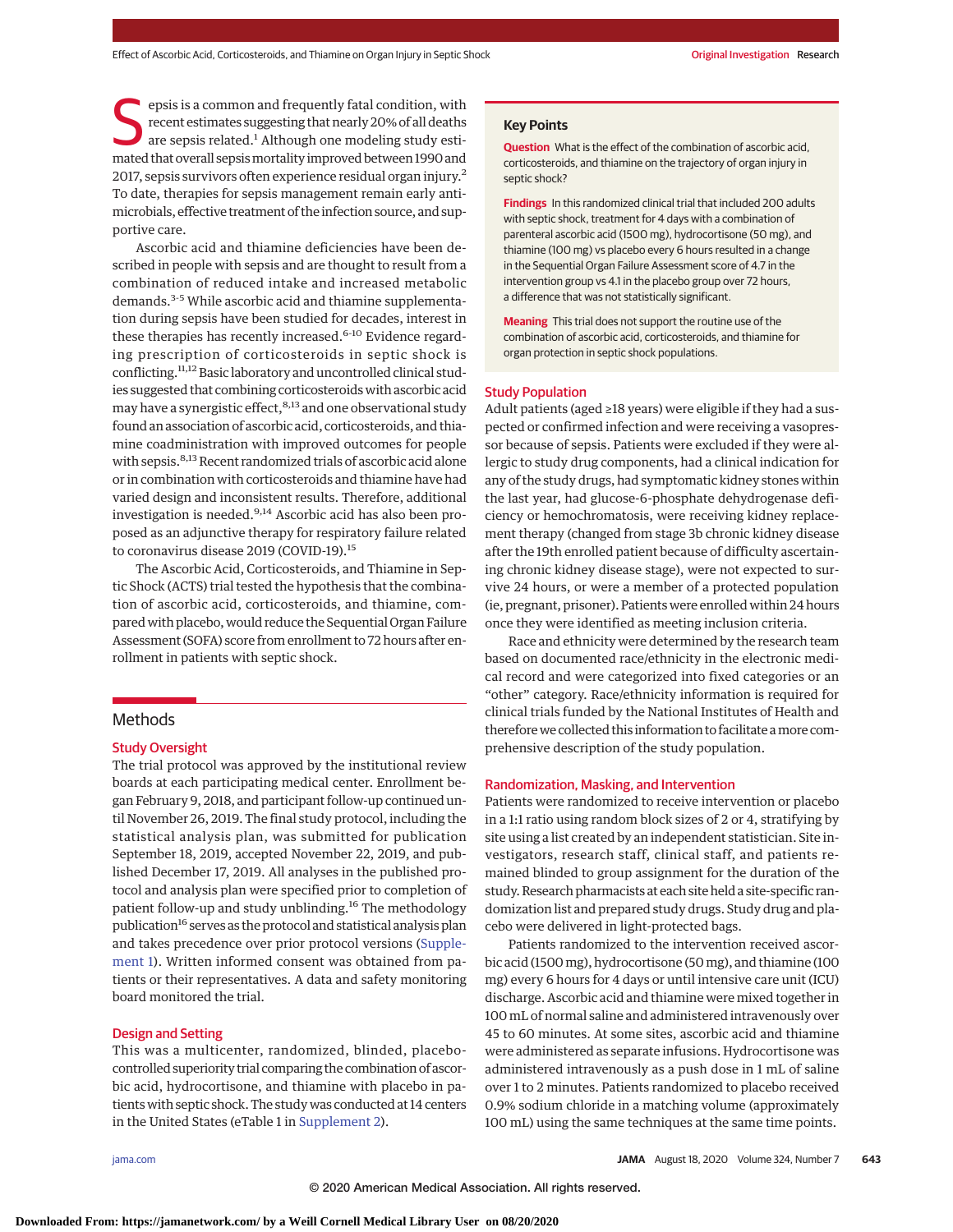#### Sepsis Management

Investigators followed local sepsismanagement guidelines. The early administration of antibiotics, maintenance of a mean arterial pressure of at least 65 mm Hg with a combination of volume resuscitation and vasopressors, and early treatment of the source of infection were recommended. Details of sepsis management, including volume of intravenous fluid prior to study enrollment, were recorded in the case report form.

## **Outcomes**

The primary outcome was change in the SOFA score between enrollment and 72-hour follow-up (eTable 2 in [Supplement 2\)](https://jamanetwork.com/journals/jama/fullarticle/10.1001/jama.2020.11946?utm_campaign=articlePDF%26utm_medium=articlePDFlink%26utm_source=articlePDF%26utm_content=jama.2020.11946).<sup>17</sup> The SOFA score ranges from 0 (best) to 24 (worst). Key secondary outcomes included kidney failure, defined as the development of Kidney Disease: Improving Global Outcomes (KDIGO) grade 3 or higher during the index ICU stay and all-cause mortality after the first 30 days after initial study drug administration. Additional secondary outcomes were ventilator-free days during the first 7 days, shock-free days during the first 7 days (with a maximum of 7 days [best] and a minimum of 0 days [worst]), days free of ICU stay during the first 28 days (with a maximum of 28 days [best] and a minimum of 0 days [worst]), all-cause mortality to ICU discharge, allcause mortality to hospital discharge, posthospitalization disposition in survivors to hospital discharge, 72-hour change in individual SOFA score components, and delirium on day 3 (as determined by the Confusion Assessment Method for the ICU).<sup>18</sup> For a complete list of outcome and adverse event definitions, see eTables 3 and 4 in [Supplement 2.](https://jamanetwork.com/journals/jama/fullarticle/10.1001/jama.2020.11946?utm_campaign=articlePDF%26utm_medium=articlePDFlink%26utm_source=articlePDF%26utm_content=jama.2020.11946)

# Statistical Analysis

Estimated effect sizes were determined based on a prior observational study.<sup>8</sup> A between-group difference of 2 points in the SOFA score at the 72-hour time point was anticipated (intervention group decrease of 4 [±2] points vs control group decrease of 6 [±4] points over 72 hours). With these estimates, an α = .05, a *t*test with unequal variance, and a sample size of 200, the trial had greater than 99% power to detect a statistically significant between-group difference. A 2-point difference in SOFA score was considered to be both the minimal clinically important difference (MCID) and a reasonable predicted effect.<sup>8,19</sup> For the key secondary outcome of kidney failure, 200 patients were estimated to provide 94% power, assuming 30% of participants in the intervention group and 55% in the placebo group would develop kidney failure. For 30-day mortality, 182 patients were estimated to provide 80% power, assuming a mortality of 40% vs 20% in the control and intervention groups, respectively.

Patients who received at least 1 dose of study drug were analyzed according to randomization group. Descriptive statistics summarized the study population with continuous variables presented as means and standard deviations or medians and interquartile ranges (IQRs). Categorical data (counts with percentages) were compared using Fisher exact tests.

The primary outcome was analyzed using a linear mixedeffects model where the correlation of within-patient repeated SOFA score measures was accounted for via the use of an unstructured variance-covariance matrix and linear contrasts. Covariates included age, sex, treatment group, time (as a categorical variable defined as baseline, 24 hours, and 72 hours), and the interaction between treatment group and time. Study site was included as a random intercepts effect. The reference group was placebo, and baseline was the reference variable for time. The mean difference in SOFA score at each of the 3 time points was estimated using the above model. The effect estimate for the primary outcome was the mean betweengroup difference in SOFA score change between enrollment and 72 hours. All patients were included in the longitudinal model, even if only the baseline SOFA score was available. The original trial protocol [\(Supplement 1\)](https://jamanetwork.com/journals/jama/fullarticle/10.1001/jama.2020.11946?utm_campaign=articlePDF%26utm_medium=articlePDFlink%26utm_source=articlePDF%26utm_content=jama.2020.11946) specified a comparison of mean or median SOFA score change; however, this analysis plan was revised prior to completion of trial enrollment.<sup>16</sup>

Survival to 30 days was assessed using Kaplan-Meier analysis and a Cox proportional hazards model controlling for site. Data met the criterion for the proportionality assumption (*P* = .62), using Schoenfeld residuals. Continuous, nonlongitudinal outcomes were compared using linear regression and categorical outcomes were compared using logistic regression controlling for site. Distributions for ventilator-free days, shock-free days, and ICU-free days were highly skewed and were analyzed using quantile regression. Prespecified subgroup analyses included analyses above/below median baseline SOFA, above/below lactate level of 27.0 mg/dL (3 mmol/L) or higher,<sup>6</sup> time from inclusion to study drug administration above/below 12 hours (time from inclusion determined on the basis of vasopressor start time while meeting other inclusion criteria), and predicted 30-day survival by the clinician who enrolled the participant (categorized as likely, uncertain, or unlikely). Subgroups were analyzed using the relevant interaction term and assessed for effect modification. Prespecified sensitivity analyses of the primary outcome were performed by (1) including only patients whose SOFA score at 72 hours was available and (2) assigning a 20% SOFA score increase for death prior to 72 hours. A sensitivity analysis was also performed in which kidney failure was defined as either kidney replacement therapy or death (while meeting KDIGO 3 criteria).

All statistical tests were 2-sided and an *P* < .05 was considered statistically significant. Because of the potential for type I error due to multiple comparisons, results for analyses of secondary end points should be interpreted as exploratory. Statistical analyses were conducted with Stata, version 15 (StataCorp).

## Results

A total of 4569 patients met inclusion criteria, 831 were eligible, 224 consented, 205 were randomized, and 200 received at least 1 dose of study drug (see Figure 1). One hundred one patients (50.5%) were analyzed in the intervention group and 99 (49.5%) were analyzed in the placebo group. Baseline characteristics were generally well matched between the groups (Table 1). Seven (6.9%) and 14 (14.1%) patients received open-label corticosteroids after enrollment and prior to the 72-hour time point in the intervention and placebo groups, respectively. Less than 5% of patients received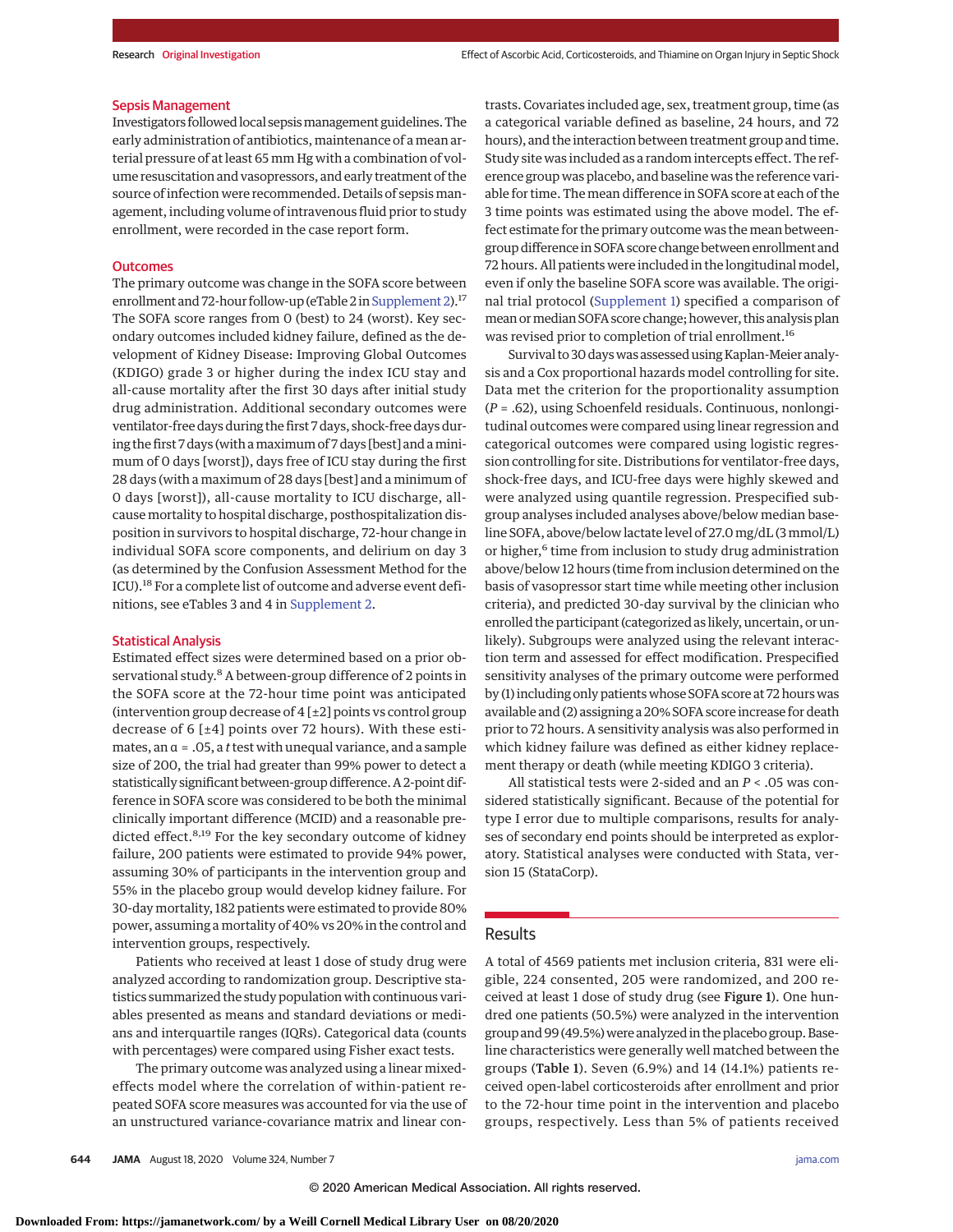

<sup>a</sup> Patients may have met more than 1 exclusion criterion.

open-label ascorbic acid or thiamine in either group (eTable 5 in [Supplement 2\)](https://jamanetwork.com/journals/jama/fullarticle/10.1001/jama.2020.11946?utm_campaign=articlePDF%26utm_medium=articlePDFlink%26utm_source=articlePDF%26utm_content=jama.2020.11946). Forty-seven (46.5%) and 42 (42.4%) patients in the intervention and placebo groups were discharged alive from the ICU within 96 hours of enrollment, respectively. The number of study drug doses administered per patient can be found in eFigure 1 in [Supplement 2.](https://jamanetwork.com/journals/jama/fullarticle/10.1001/jama.2020.11946?utm_campaign=articlePDF%26utm_medium=articlePDFlink%26utm_source=articlePDF%26utm_content=jama.2020.11946)

# Primary Outcome and Key Secondary Outcomes

Prior to the 72-hour time point, 9 patients (9.1%) died in the placebo group and 10 patients (9.9%) died in the intervention group. One patient in each study group was discharged from the hospital alive prior to 72 hours, and 1 patient in the placebo group refused study-related blood draws after 24 hours. There was no statistically significant interaction between intervention group and time over 72 hours for the primary outcome of change in SOFA score (mean difference, −0.8; 95% CI, −1.7 to 0.2; *P* = .12) (Figure 2).

Fifty-nine patients (29.5%) developed kidney failure during their index ICU stay. There was no statistically significant difference in kidney failure incidence between groups (31.7% in the intervention group vs 27.3% in the placebo group; adjusted risk difference, 0.03; 95% CI, −0.10 to 0.17; *P* = .58).

Sixty-four patients (32%) died within 30 days of enrollment. There was no statistically significant difference in 30 day mortality between the intervention and placebo groups (34.7% vs 29.3%; hazard ratio, 1.3; 95% CI, 0.8-2.2; *P* = .26) (Figure 3). Among the 51 patients (25.5%) who died prior to discharge, the most common reason for death was withdrawal of care by the clinical team, family, and/or patient because of an underlying (either preexisting or newly discovered) terminal illness or expected poor quality of life in the context of sepsis (64.7%) (eTable 6 in [Supplement 2\)](https://jamanetwork.com/journals/jama/fullarticle/10.1001/jama.2020.11946?utm_campaign=articlePDF%26utm_medium=articlePDFlink%26utm_source=articlePDF%26utm_content=jama.2020.11946).

Sensitivity analyses yielded results similar to the primary analysis (eTable 7 in [Supplement 2\)](https://jamanetwork.com/journals/jama/fullarticle/10.1001/jama.2020.11946?utm_campaign=articlePDF%26utm_medium=articlePDFlink%26utm_source=articlePDF%26utm_content=jama.2020.11946).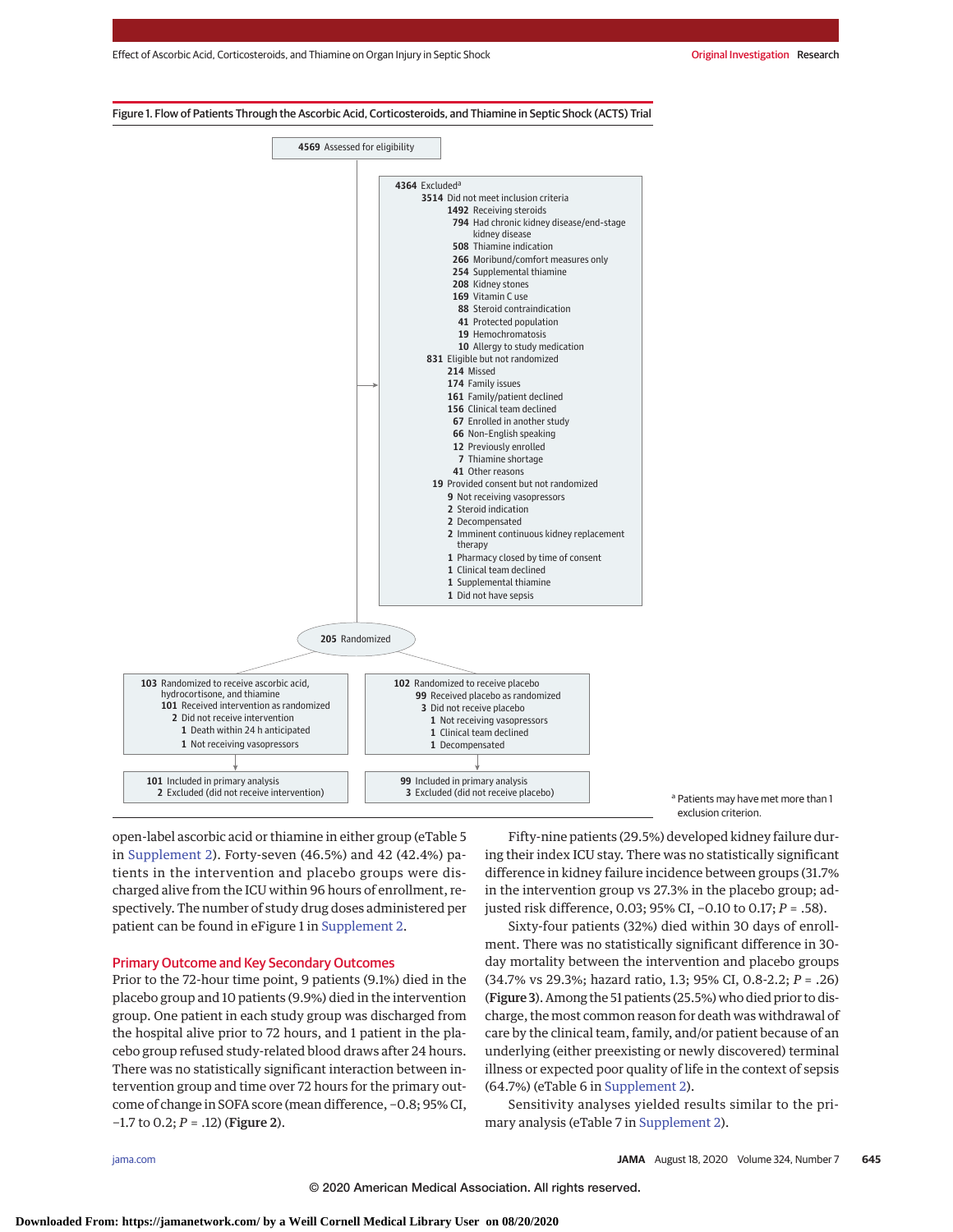| Characteristics                                                                    | Intervention ( $n = 101$ ) | Placebo ( $n = 99$ ) |  |
|------------------------------------------------------------------------------------|----------------------------|----------------------|--|
| Demographics                                                                       |                            |                      |  |
| Age, mean (SD), y                                                                  | 68.9 (15.0)                | 67.7 (13.9)          |  |
| BMI, mean (SD)                                                                     | $28.8(10.1)$ [n = 100]     | $27.9(8.4)$ [n = 97] |  |
| Sex, No. (%)                                                                       |                            |                      |  |
| Female                                                                             | 44 (43.6)                  | 45 (45.5)            |  |
| Male                                                                               | 57 (56.4)                  | 54 (54.6)            |  |
| Race, No. (%)                                                                      | $n = 91$                   | $n = 93$             |  |
| White                                                                              | 68 (74.7)                  | 73 (78.5)            |  |
| <b>Black</b>                                                                       | 18 (19.7)                  | 16(17.2)             |  |
| Asian                                                                              | 5(5.5)                     | 3(3.2)               |  |
| $\geq$ 1 Race                                                                      | $\overline{0}$             | 1(1.1)               |  |
| Hispanic, No./total (%)                                                            | 4/90(4.4)                  | 4/96(4.2)            |  |
| Medical history, No. (%)                                                           |                            |                      |  |
| Malignancy                                                                         | 26(25.7)                   | 32(32.3)             |  |
| Coronary artery disease                                                            | 26 (25.7)                  | 26(26.3)             |  |
| Congestive heart failure                                                           | 14 (13.9)                  | 23(23.2)             |  |
| Liver disease                                                                      | 11 (10.9)                  | 7(7.1)               |  |
| Chronic kidney disease stage <sup>a</sup>                                          |                            |                      |  |
| $2$ (Mild)                                                                         | 1(1.0)                     | 1(1.0)               |  |
| 3 (Moderate)                                                                       | 4(4.0)                     | 6(6.1)               |  |
| 4 (Severe)                                                                         | 2(2.0)                     | 3(3.0)               |  |
| Unknown                                                                            | 3(3.0)                     | 3(3.0)               |  |
| <b>Clinical characteristics</b>                                                    |                            |                      |  |
| Primary infectious source, No. (%)                                                 | $n = 94$                   | $n = 93$             |  |
| Pneumonia                                                                          | 31(33.0)                   | 28(30.1)             |  |
| Intra-abdominal                                                                    | 30 (31.9)                  | 23(24.7)             |  |
| Urinary tract infection                                                            | 20(21.3)                   | 22(23.7)             |  |
| Otherb                                                                             | 13(13.8)                   | 20(21.5)             |  |
| Volume of intravenous fluids prior to study drug,<br>median (IQR), mL <sup>c</sup> | 2000 (1062-3000)           | 2000 (1125-3000)     |  |
| Baseline cardiovascular component of total SOFA score,<br>median $(IQR)^d$         | $4(3-4)$                   | $4(3-4)$             |  |
| Time from vasopressor initiation to first study drug,<br>median (IQR), h           | $14.5(8.1-19.1)$           | $13.0(7.5-20.5)$     |  |
| Time from informed consent to first study drug,<br>median (IQR), h                 | $2.2(1.7-3.0)$             | $2.0(1.5-2.7)$       |  |
| Mechanical ventilation, No. (%)                                                    | 48 (47.5)                  | 44 (44.4)            |  |
| Acute respiratory distress syndrome, No. (%) <sup>e</sup>                          | 22 (21.8)                  | 18 (18.2)            |  |
| Lactate level, median (IQR), mg/dL                                                 | 16.2 (12.6-25.2)           | 16.2 (11.7-26.1)     |  |
| 30-d Predicted survival, No. (%) <sup>f</sup>                                      |                            |                      |  |
| High likelihood                                                                    | 34 (33.7)                  | 38 (38.4)            |  |
| Uncertain                                                                          | 61(60.4)<br>54 (54.6)      |                      |  |
| Low likelihood                                                                     | 6(5.9)                     | 7(7.1)               |  |

Abbreviations: BMI, body mass index, calculated as weight in kilograms divided by height in meters squared; IQR, interquartile range; SOFA, Sequential Organ Failure Assessment.

SI conversion: To convert lactate to millimoles per liter, multiply by 0.111.

<sup>a</sup> Chronic kidney disease stage 2 (mild): glomerular filtration rate = 60-89 mL/min; stage 3 (moderate): glomerular filtration rate = 30-59 mL/min; and stage 4 (severe): glomerular filtration rate <29 mL/min but not receiving kidney replacement therapy.

**b** Other sources of infection in the intervention group: skin or soft tissue (6), central nervous system (2), endocarditis (1), biliary (1), bacteremia (1), prostatic abscess (1), prosthetic hip infection (1); in the placebo group: skin or soft tissue (8), vascular catheter (6), endocarditis (2), epidural abscess (2), dental abscess (1), biliary (1).

<sup>c</sup> Volume of intravenous fluids received in the 12 hours preceding enrollment.

<sup>d</sup> The cardiovascular component of the SOFA score ranges from 0 (best) to 4 (worst), with a score of 3  $indicating a norepinephrine dose  $\leq 1$$ μg/kg/min (or equivalent) and a score of 4 indicating a norepinephrine dose >1 μg/kg/min (or equivalent).

<sup>e</sup> Defined by onset within 7 days, bilateral pulmonary infiltrates, and a ratio of arterial partial pressure of oxygen/fraction of inspired oxygen <300 on positive end-expiratory pressure of  $\geq$ 5 mm Hg.

f At time of enrollment, the physician enrolling the patient was asked to predict 30-day survival.

# Additional Secondary Outcomes

The median number of ventilator-free days within the first 7 days after enrollment was 6 (IQR, 2-7) days in the intervention group vs 6 (IQR, 0-7) days in the placebo group (median difference, 0.0 days; 95% CI, −1.9 to 1.9 days; *P* > .99). The median number of shock-free days was higher in the intervention group compared with the placebo group (5 [IQR, 3-5] days vs 4 [IQR, 1-5] days; median difference, 1.0 days; 95% CI, 0.2-1.8 days; *P* < .01). Patients in the intervention group had a statistically significantly greater reduction in cardiovascular SOFA score during the first 72 hours (mean difference, −0.5;

95% CI, −0.9 to −0.1; *P* = .03 for interaction). There was no difference between the intervention and placebo groups in any other SOFA score component, including the liver component (mean difference, −0.1; 95% CI, −0.3 to 0.1; *P* = .22), the neurologic component (mean difference, −0.3; 95% CI, −0.6 to 0.1; *P* = .14), the kidney component (mean difference, 0.1; 95% CI, −0.2 to 0.4; *P* = .52), the respiratory component (mean difference, 0.0; 95% CI, −0.3 to 0.3; *P* = .84), or the coagulation component (mean difference, 0.0; 95% CI, −0.2 to 0.2; *P* = .92). See Table 2 for secondary outcomes and eTable 8 in [Supplement 2](https://jamanetwork.com/journals/jama/fullarticle/10.1001/jama.2020.11946?utm_campaign=articlePDF%26utm_medium=articlePDFlink%26utm_source=articlePDF%26utm_content=jama.2020.11946) for SOFA elements.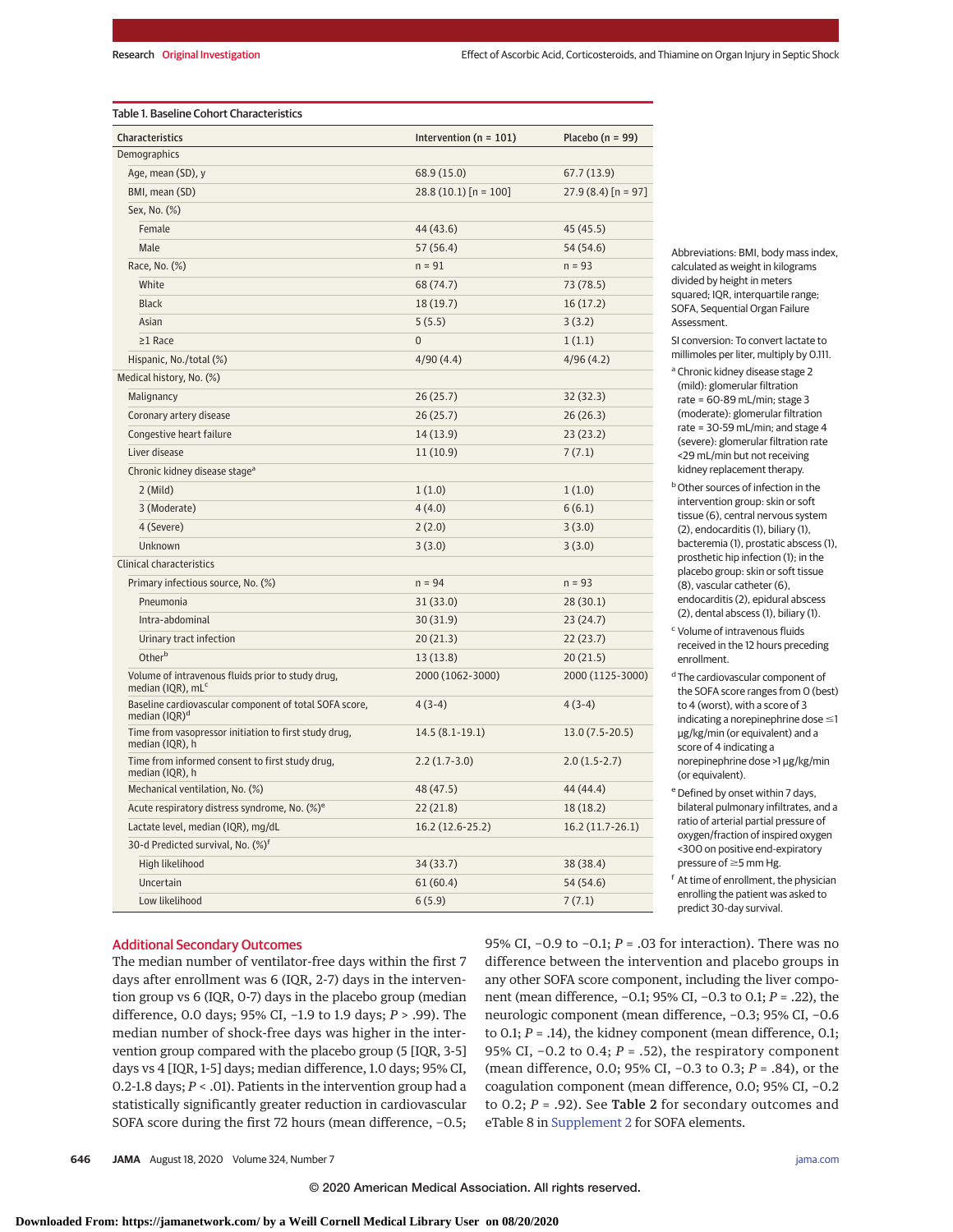#### Subgroup Analyses

There was no statistically significant effect modification by time to enrollment ( $P = .65$ ) or baseline lactate level ( $P = .37$ ), although the number of patients in the high lactate subgroup was low  $(n = 45)$ . In patients with a baseline SOFA score above themedian, themean difference in SOFA score change was −1.6 (95% CI, −2.8 to −0.3) points, favoring the intervention; however, there was no statistically significant effect modification by SOFA subgroup (*P* = .06). There was a significant effect modification by investigator-predicted 30-day survival (*P* = .046), with a greater effect seen among patients for whom their enrolling clinician thought survival was uncertain (eFigure 2 in [Supplement 2\)](https://jamanetwork.com/journals/jama/fullarticle/10.1001/jama.2020.11946?utm_campaign=articlePDF%26utm_medium=articlePDFlink%26utm_source=articlePDF%26utm_content=jama.2020.11946).

## Adverse Events

There were no unexpected serious adverse events related to the study drug. Themost common serious adverse events were hyperglycemia (occurring in 12 patients in the intervention group and 7 patients in the placebo group), hypernatremia (occurring in 11 and 7 patients, respectively), and new hospitalacquired infection (occurring in 13 and 12 patients, , respectively) (see eTable 9 in [Supplement 2](https://jamanetwork.com/journals/jama/fullarticle/10.1001/jama.2020.11946?utm_campaign=articlePDF%26utm_medium=articlePDFlink%26utm_source=articlePDF%26utm_content=jama.2020.11946) for complete details).

# **Discussion**

In thismulticenter randomized trial, the combination of ascorbic acid, corticosteroids, and thiamine, compared with placebo, did not result in a statistically significant difference in SOFA score change over 72 hours among adult patients with septic shock. There was no statistically significant difference between the 2 groups in the incidence of kidney failure or 30 day mortality. There were similar numbers of serious adverse events in each group.

Given the hypothesized organ-protective effect of the intervention, combined with the central focus of sepsis definitions on organ dysfunction, SOFA score trajectory was chosen as the primary outcome. The absence of a statistically significant difference between the intervention vs the control in SOFA score change over 72 hours contrasts with observational data, which suggested an association of this drug combination on measures of organ injury.8 The primary results of this trial are more consistent with those of 2 other recently published randomized trials of either ascorbic acid alone (CITRUS-ALI) or ascorbic acid in combination with hydrocortisone and thiamine (VITAMINS).<sup>9,14</sup> In these prior trials, there was either no effect or only small effects of the intervention on SOFA scores.

There is no established MCID for change in SOFA score in the literature.<sup>20</sup> In this trial, a 2-point difference in change in SOFA score was specified as the MCID, reflecting the Sepsis-3 clinical criteria for the definition of sepsis. The study that formed the basis of the Sepsis-3 clinical definition of sepsis found that an increase in SOFA score (from baseline) of 2 points or more was associated with an approximate 10% increase in mortality.<sup>19</sup> Although prior analyses have concluded that trials are unlikely to identify a difference in SOFA score change of more than 1 point, $21$  a larger effect size was

Figure 2. Longitudinal Plot of Mean Sequential Organ Failure Assessment (SOFA) Score Over Time



Box tops and bottoms indicate interquartile ranges of the data; the bars inside the boxes indicate medians. Whiskers extend to the most extreme points within 1.5 interquartile ranges. Outliers are presented as dots colored by group. Means are presented as black diamonds and are joined by lines shaded by group.

## Figure 3. All-Cause Mortality From Enrollment to 30 Days After Enrollment



Median observation time was 30 (interquartile range, 11-30) days in the intervention group and 30 (interquartile range, 20-30) days in the placebo group.

anticipated here on the basis of preliminary observational data suggesting that a large effect size was reasonable. It is possible, however, that a smaller difference in change in SOFA score is clinically important, and a smaller effect size is not excluded by the results of the present study.

There was no statistically significant difference in 30-day mortality between the groups. This differs from the results of the CITRUS-ALI study, which reported a 17% 28-day mortality benefit favoring the ascorbic acid group. Compared with the CITRUS-ALI trial, which enrolled patients with septic shock and acute respiratory distress syndrome, this trial did not require presence of acute respiratory distress syndrome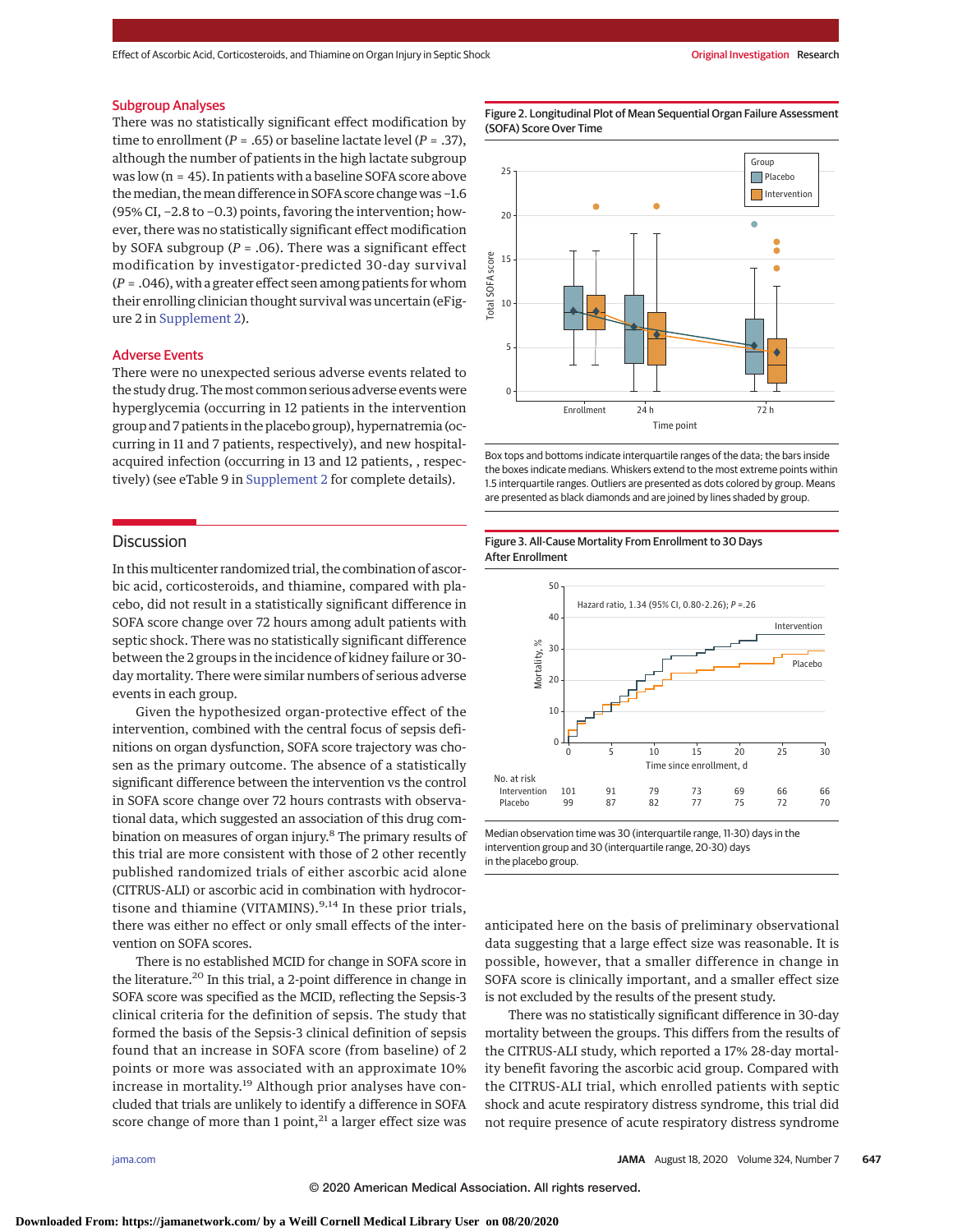| <b>Outcomes</b>                                                 | Intervention ( $n = 101$ ) | Placebo ( $n = 99$ )  | Effect estimate (95% CI)                                          | P value |
|-----------------------------------------------------------------|----------------------------|-----------------------|-------------------------------------------------------------------|---------|
| SOFA score over time<br>(primary outcome measure),<br>mean (SD) |                            |                       |                                                                   |         |
| At enrollment                                                   | 9.1(3.5)                   | 9.2(3.2)              |                                                                   |         |
| At 72 h                                                         | $4.4(4.1)$ [n = 90]        | $5.1(4.3)$ $[n = 88]$ | Adjusted mean difference:<br>$-0.8$ ( $-1.7$ to 0.2) <sup>a</sup> | .12     |
| Secondary outcomes <sup>b</sup>                                 |                            |                       |                                                                   |         |
| All-cause mortality<br>over 30 d, No. (%)                       | 35(34.7)                   | 29(29.3)              | Hazard ratio: 1.3 (0.8 to 2.2)                                    | .26     |
| Kidney failure, No. (%)                                         | 32(31.7)                   | 27(27.3)              | Adjusted risk difference:<br>3% (-10% to 20%)                     | .58     |
| Ventilator-free days,<br>median (IQR) <sup>c</sup>              | $6(2-7)$                   | $6(0-7)$              | Median difference:<br>$0.0$ (-1.9 to 1.9) <sup>d</sup>            | > 0.99  |
| Shock-free days,<br>median (IOR)                                | $5(3-5)$                   | $4(1-5)$              | Median difference:<br>1.0 $(0.2 \text{ to } 1.8)^d$               | .02     |
| Incidence of delirium,<br>No. / total (%)                       | 31/83 (37.4)               | 35/76 (46.1)          | Adjusted risk difference:<br>$-12\%$ (-25% to 4%)                 | .16     |
| ICU-free days,<br>median (IQR) <sup>e</sup>                     | $22(3-25)$                 | $21(4-25)$            | Median difference:<br>1.0 $(-3.0 \text{ to } 6.0)^d$              | .69     |
| All-cause mortality<br>to ICU discharge, No. (%)                | 23(22.7)                   | 20(20.2)              | Adjusted risk difference:<br>2% (-10% to 10%)                     | .80     |
| All-cause mortality<br>to hospital discharge,<br>No. (%)        | 28(27.7)                   | 23(23.2)              | Adjusted risk difference:<br>3% (-10% to 20%)                     | .55     |
| Survivors discharged home,<br>No. / total (%)                   | 34/73 (46.6)               | 35/76 (46.1)          | Adjusted risk difference:<br>$-1.8\%$ (-18% to 14%)               | .82     |

#### Table 2. Primary and Secondary Outcomes

Abbreviations: ICU, intensive care unit; IQR, interquartile range; SOFA, Sequential Organ Failure Assessment.

<sup>a</sup> Adjusted mean difference of the difference in SOFA score change between enrollment and 72 hours. P value is for the interaction term.

<sup>b</sup> Individual SOFA score outcomes over 72 hours can be found in eTable 8 in Supplement 2.

<sup>c</sup> During the first 7 days after enrollment.

<sup>d</sup> Median difference using quantile regression.

<sup>e</sup> During the first 28 days after enrollment.

for enrollment. In addition, the CITRUS-ALI trial used a different intervention that included a higher dose of ascorbic acid without concomitant thiamine or corticosteroids. Whether higher doses of ascorbic acid have added benefits is unclear, although in a nested cohort of the VITAMINS trial, the ascorbic acid level at 6 hours was comparable with that in the CITRUS-ALI trial despite a lower ascorbic acid dosing regimen.9,22

Patients in this trial were not selected on the basis of vitamin deficiency. This differs from a prior randomized trial of thiamine in septic shock, in which patients at increased risk of thiamine deficiency were included based on a serum lactate level greater than 27.0 mg/dL (3 mmol/L) after volume resuscitation (and exclusion of other causes of high lactate).<sup>6</sup> Approximately 10% of enrolled patients in the current trial would have fit these criteria. In addition, some patients were excluded because clinicians were administering thiamine, potentially excluding patients more likely to respond to thiamine.Whether ascorbic acid and/or thiamine supplementation would have a greater effect in people deficient in these measures remains unknown.

The mean SOFA score at enrollment in this trial was 9.1, and 32% of patients died within 30 days. In contrast to the randomized trial of thiamine in septic shock, in which the median lactate level was 36.9 mg/dL (4.1 mmol/L), the median lactate level at enrollment in this trial was 16.2 mg/dL  $(1.8 \text{ mmol/L.})^6$  Lactate was measured at the time of first study drug administration in this trial and was more consistent with a measure of "persistently elevated" lactate as opposed to the highest lactate. Although there was no statistically significant effect modification for the primary outcome by median enrollment SOFA score or lactate level of 27.0 mg/dL (3 mmol/L) or higher, the confidence intervals of the stratified estimates include the possibility of a greater effect in patients with higher illness severity. There was also significant effect modification by investigator-predicted 30-day mortality, with a potentially beneficial effect of the intervention for patients considered to have uncertain survival outcome by their enrolling clinicians. These results are strictly hypothesis generating. Differential effects of interventions, with greater effects in patients with higher illness severity and the possibility of increased harm in those who are likely to survive regardless of the intervention, are a previously described phenomenon in critical care trials.<sup>23</sup>

Compared with the VITAMINS study, this trial did not include corticosteroids in the control group. Ultimately, 14 patients (14.1%) in the control group received open-label corticosteroids during the first 72 hours. As corticosteroids are known to reduce vasopressor requirements in septic shock,  $^{11,12}$ the improved hemodynamic parameters observed with the intervention in this trial may be related to corticosteroids, although a synergistic effect or effect from other interventions is possible. Given the number of comparisons made, results regarding days alive and vasopressor free and the cardiovascular component of the SOFA score should be considered hypothesis generating.

#### Limitations

This study has several limitations. First, ongoing or planned corticosteroid use was the most common exclusion criterion, perhaps eliminating a subset of patients more likely to benefit from corticosteroids. The protocol was written prior to publication of the ADRENAL and APROCCHSS studies, which demonstrated potential benefit of corticosteroids in some septic shock populations and may have led to increased corticosteroid prescription in the study period.11,12 Second, a large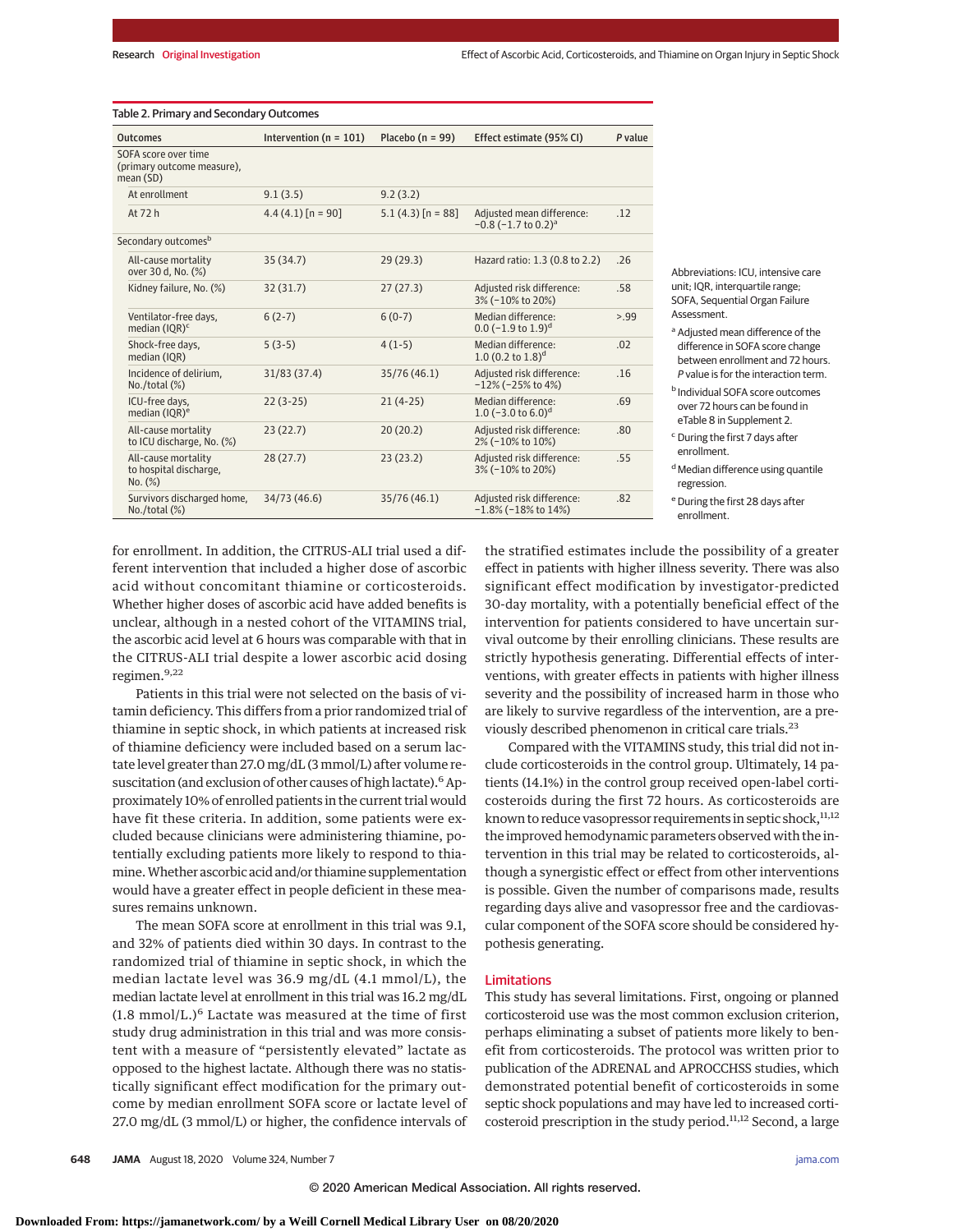number of patients were screened but not randomized, which potentially reduces generalizability. Of those meeting all inclusion criteria and no exclusion criteria, approximately one-quarter were randomized. Data were not collected on the characteristics of these eligible participants who were not enrolled. Third, time from vasopressor initiation to study drug administration was 13.5 hours, which was similar to that of other clinical trials of pharmacologic interventions for sepsis.<sup>11,12,14</sup> However, it is possible that a shorter time from vasopressor initiation to study drug administration may have resulted in improved outcomes. Fourth, some patients were discharged alive from the ICU within 96 hours of enrollment; thus, many patients did not receive a full 4 days of study drug. Fifth, the study did not have statistical power for subgroup analyses and cannot exclude the possibility that the intervention might have been more effective in certain subgroups. Sixth, the study did not have statistical power to detect small differences in mortality.

# **Conclusions**

In patients with septic shock, the combination of ascorbic acid, corticosteroids, and thiamine, compared with placebo, did not result in a statistically significant reduction in SOFA scores during the first 72 hours after enrollment. These data do not support routine use of this combination therapy for patients with septic shock.

#### ARTICLE INFORMATION

**Accepted for Publication:** June 18, 2020.

**Author Affiliations:** Division of Pulmonary, Critical Care, and Sleep Medicine, Department of Medicine, Beth Israel Deaconess Medical Center, Boston, Massachusetts (Moskowitz, Berg, Donnino); Center for Resuscitation Science, Beth Israel Deaconess Medical Center, Boston, Massachusetts (Moskowitz, Grossestreuer, Andersen, Berg, Chase, Cocchi, Donnino); Department of Critical Care Medicine, University of Pittsburgh, Pittsburgh, Pennsylvania (Huang); Department of Emergency Medicine, University of Pittsburgh, Pittsburgh, Pennsylvania (Huang); Division of Emergency Critical Care Medicine, Department of Emergency Medicine, Brigham and Women's Hospital, Boston, Massachusetts (Hou); Department of Emergency Medicine, Donald and Barbara Zucker School of Medicine at Hofstra/Northwell, New Hyde Park, New York (Gong, Becker); Department of Emergency Medicine, McGovern Medical School at UTHealth, Houston, Texas (Doshi); Division of Critical Care, Department of Internal Medicine, McGovern Medical School at UTHealth, Houston, Texas (Doshi); Department of Emergency Medicine, Beth Israel Deaconess Medical Center, Boston, Massachusetts (Grossestreuer, Chase, Donnino); Research Center for Emergency Medicine, Aarhus University Hospital, Aarhus, Denmark (Andersen); Prehospital Emergency Medical Services, Central Denmark Region, Denmark (Andersen); Department of Medicine, Beth Israel Deaconess Medical Center, Boston, Massachusetts (Ngo); Sinai Grace Hospital, Department of Emergency Medicine, Wayne State University School of Medicine, Detroit, Michigan (Sherwin); Division of Critical Care, Department of Anesthesia Critical Care, Beth Israel Deaconess Medical Center, Boston, Massachusetts (Cocchi); Division of Pulmonary and Critical Care Medicine, Department of Medicine, Mount Auburn Hospital, Cambridge, Massachusetts (McCannon); Division of Critical Care Medicine, South Shore Hospital, Weymouth, Massachusetts (Hershey); Division of Pulmonary, Critical Care, and Sleep Medicine, Donald and Barbara Zucker School of Medicine at Hofstra/ Northwell, New Hyde Park, New York (Hilewitz, Korotun); Beaumont Hospital, Department of Emergency Medicine, Oakland University William Beaumont School of Medicine, Beaumont, Michigan (Otero); Division of Pulmonary and Critical Care Medicine, Division of Nephrology and Hypertension, Henry Ford Hospital, Detroit,

Michigan (Uduman); Department of Critical Care Medicine, Mayo Clinic, Phoenix, Arizona (Sen).

**Author Contributions:** Drs Moskowitz and Donnino had full access to all of the data in the study and take responsibility for the integrity of the data and the accuracy of the data analysis. Concept and design: Moskowitz, Huang, Grossestreuer, Andersen, Berg, Cocchi, Hilewitz, Becker, Otero, Donnino.

Acquisition, analysis, or interpretation of data: All authors.

Drafting of the manuscript: Moskowitz, Huang, Doshi, Sherwin, Chase, Cocchi, Donnino. Critical revision of the manuscript for important intellectual content: All authors. Statistical analysis: Moskowitz, Huang, Grossestreuer, Andersen, Ngo, Becker, Donnino. Administrative, technical, or material support: Moskowitz, Gong, Grossestreuer, Sherwin, Berg, Chase, Cocchi, McCannon, Hilewitz, Otero, Uduman.

Supervision: Moskowitz, Doshi, Sherwin, Berg, Chase, Cocchi, Hilewitz, Becker, Otero, Donnino.

**Conflict of Interest Disclosures:** Dr Huang reported receipt of grants and personal fees from Lipidose LLC and personal fees from Beckman Coulter. Dr Doshi reported receipt of nonfinancial support from Vapotherm Inc and grants from the National Institutes of Health. Dr Grossestreuer reported receipt of grants from Harvard Catalyst Medical Research Investigator Training. Dr Becker reported scientific advisory board membership for Nihon Kohden and receipt of grants from Philips, the National Institutes of Health, Zoll, United Therapeutics, and the Patient-Centered Outcomes Research Institute; in addition, Dr Becker has had patents issued for cooling technology and reperfusion methodology. Dr Donnino reported receipt of grants from the National Institutes of Health. No other disclosures were reported.

**Funding/Support:** The ACTS trial was supported by a grant from Open Philanthropy, a nonprofit foundation. Dr Moskowitz is supported by grant K23GM128005 from the National Institutes of Health.

**Role of the Funder/Sponsor:** The study supporters had no role in the design and conduct of the study; collection, management, analysis, and interpretation of the data; preparation, review, or approval of the manuscript; or decision to submit the manuscript for publication.

**Group Information:** ACTS Investigators: Christopher Hansen, MD, MPH, Department of Emergency Medicine, Beth Israel Deaconess Medical Center, Boston, Massachusetts; Hyung K. Kim, MD, Department of Critical Care Medicine, University of Pittsburgh, Pittsburgh, Pennsylvania; Faraaz A. Shah, MD, MPH, Joseph Miller, MD, Department of Emergency Medicine, Henry Ford Hospital, Detroit, Michigan; Justin Salciccioli, MBBS, Peter Clardy, MD, Department of Internal Medicine, Mount Auburn Hospital, Cambridge, Massachusetts; Henry E. Wang, MD, Ryan Huebinger, MD, Richard Gordon, MD, Ben Karfunkle, MD, Elizabeth Jones, MD, Department of Emergency Medicine, McGovern Medical School at UTHealth, Houston, Texas; Rebecca Baron, MD, Laura Fredenburgh, MD, Anthony Massaro, MD, Department of Internal Medicine, Brigham and Women's Hospital, Boston, Massachusetts; Imoigele Aisiku, MD, MBA, Raghu Seethala, MD, MSc, Division of Emergency Critical Care Medicine, Department of Emergency Medicine, Brigham and Women's Hospital, Boston, Massachusetts. Data and statistical support: Lakshman Balaji, MPH, Beth Israel Deaconess Medical Center. Research support: Jocelyn Portmann, BA, Ying Loo, BS, Jacob Boise, BS, Varun Konanki, BS, Thomas Leith, AB, Lethu Ntshinga, AB, Deanna Lee, BS, Garrett Thompson, MPH, Shivani Mehta, BA, Emma Hershey, BA, Beth Israel Deaconess Medical Center; Denise Scholl, RN, University of Pittsburgh; Kate van Loveren, BS, Martina Brave, BA, Lori Nisanyan, PharmD, Maire Amlicke, BSPH, Timmy Li, PhD, Zina Faynblat, PharmD, Evelyn Lou, PharmD, Elizabeth Mathew, BS, RPH, Northshore University Hospital/Long Island Jewish Hospital; Misty Ottman, RN, The University of Texas Health Science Center; Ellen Muldoon, BS, Lauren Precopio, BA, Mayra Alejandra Pinilla Vera, MD, Brigham and Women's Hospital; Sarah Rubino, RN, Henry Ford Hospital; Laura Stuecher, RN, Mara Branoff, RN, Beaumont Hospital; Thomas Mazzocco, RN, Lauren Buck, BS, Jeffrey Harrison, Joshua Phillip, BA, James Wooden, BS, Theodore Falcon, Sinai Grace Hospital/Detroit Receiving Hospital/Harper Hospital; Sarah Kirkland, RN, Emily Frank, RN, Mayo Clinical in Arizona; Maureen Demenna, RN, South Shore Hospital; Marcel Casasola, MD, Patricia Masters, PharmD, Oussayma Moukhachen, PharmD, Mount Auburn Hospital.

#### **Data Sharing Statement:** See [Supplement 3.](https://jamanetwork.com/journals/jama/fullarticle/10.1001/jama.2020.11946?utm_campaign=articlePDF%26utm_medium=articlePDFlink%26utm_source=articlePDF%26utm_content=jama.2020.11946)

**Additional Contributions:** We thank Francesca Montillo, MM, and Amanda Frias-Howard, BA, for